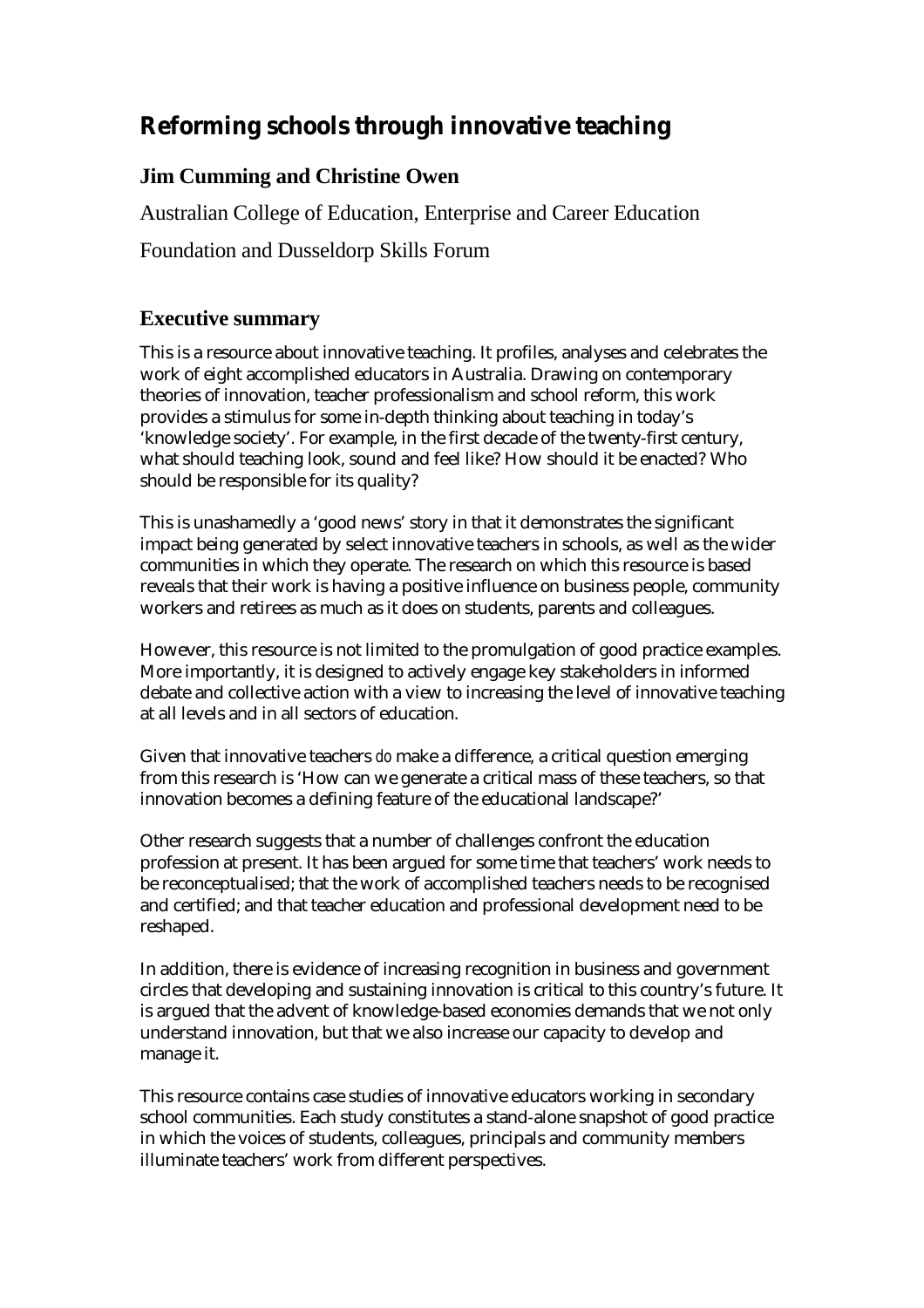To some, this work may appear relatively unremarkable at first glance. For example, a practising teacher might well respond, 'Oh, I've used that technique'; 'My team has implemented that strategy'; or 'Our school introduced a program like that years ago'. To be sure, many of the ideas and the strategies recorded here are not necessarily new, groundbreaking or revolutionary, nor should they be viewed as potential panaceas or 'quick fixes' for student alienation or other deep-rooted issues in schools.

However, there are three points worthy of note regarding these case studies. First, those who have been profiled can be described as *ordinary teachers doing extraordinary things* in creative ways. While most are school-based with normal teaching loads, they are acknowledged as achieving higher-order outcomes for multiple audiences. Second, they have managed to *sustain their level of innovativeness* over an extended period. For some, this has been a case of 'swimming against the tide' - either at some personal cost or with limited support. Third, they *make innovative teaching look easy*. Those who have observed these educators at close range readily admit that while their work appears effortless, it actually represents quite a sophisticated technology that has taken some time and a good deal of hard work to refine to its current standard.

Individually and collectively, these case studies highlight the fact that quality teaching is a highly complex, demanding and interactive process. While there is a common perception in the community that 'anyone can teach', the reality is that not everyone can teach well. So what can we learn from those who have been identified by other professionals as being highly innovative teachers who are making such a difference in their schools and communities?

The key findings from this research reveal that the eight innovative educators exhibit a diverse range of strengths that reflect an enhanced level of teacher professionalism. In the concluding chapter, these strengths are listed in dot-point form under a set of headings that include attributes, skills, knowledge, values and strategies. One of the risks in categorising teachers' work in this way is that it can detract from the integrated and holistic manner in which quality teaching is enacted. It is possible that detailed lists can lead to protracted arguments over semantics. For example, 'Is a particular strength - say, 'lateral thinking' - an attribute, a skill or a strategy?' However, demonstration would appear to be more important than its classification. There is also potential for more heat than light to be generated by prolonged debate over the virtues of generic, subject-specific or developmental-level standards. They all have a place.

One of the main reasons for pursuing this categorisation of innovative teaching is to generate greater specificity, with a view to making good practice more *transparent*. The objective is to identify what is different about innovative educators, along with the means by which they ply their craft. Hence, the intended outcome is an increased capacity to distinguish between a teacher who is highly innovative and one who may be less so. At a practical level, listing the major strengths exhibited by innovative teachers provides a set of indicators by which quality or performance might be measured. For example, those wishing to demonstrate their expertise in innovative teaching could be invited to collect and present evidence in relation to such criteria.

The innovative educators profiled in this study exhibit a number of personal *attributes* including altruism, creativity and passion. A number of phrases captured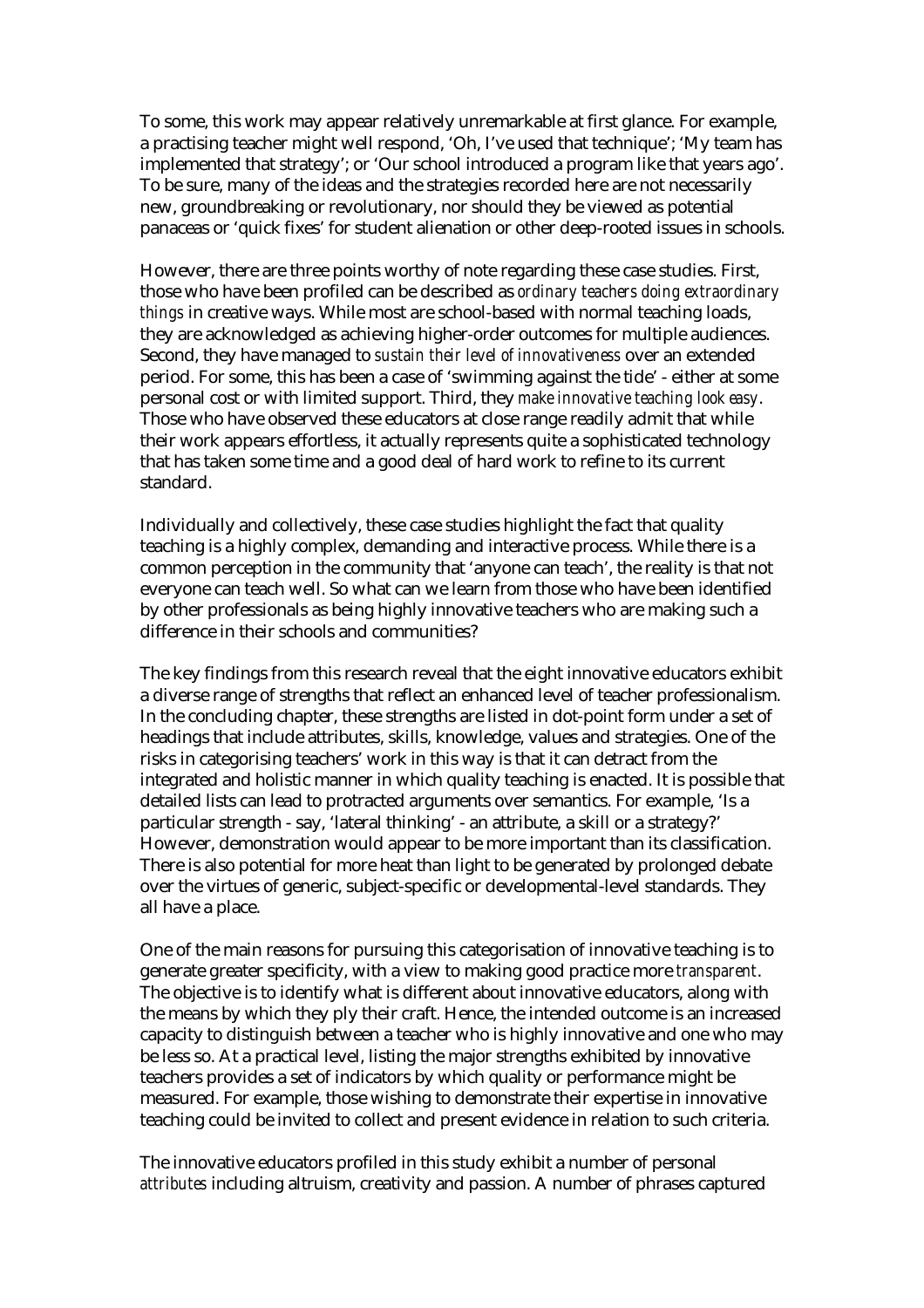during the research describe them as 'self-starters', 'ideas people' and 'highlyattuned'. Those who know these teachers well tend to explain how they are 'different' by focusing mainly on their personal qualities, raising the issue of whether exceptional teachers are born rather than made.

A second key finding is that these teachers demonstrate advanced *skills* in a number of areas including applied learning, standard setting and change management. A common feature is their capacity for enabling students to make 'connections' between key learning areas as well as to link aspects of their home, school and working lives. Colleagues and principals commented frequently on their vast repertoire of teaching strategies and their ability to draw from a big 'bag of tricks' in order to engage any student at a particular stage in his/her intellectual or social development. More significantly, however, is the extent to which these teachers are able to facilitate innovation and change, especially through the focusing of disparate energies and the development of teamwork for whole-school and other projects.

Third, innovative educators possess in-depth *knowledge* on a range of topics including innovation, pedagogy and professional development. While students and others frequently identify expertise in a key learning area as a strength of these teachers, this tends to be surpassed by their knowledge and understanding of those who are in their care. More than just simply establishing and maintaining good relationships, this involves comprehending theories of adolescence and the nuances of contemporary youth culture. Keeping up-to-date with current trends and developments within and beyond the education sector is also characteristic of these teachers.

Fourth, these teachers display core *values* that are synonymous with being a true professional. These include a total commitment to those they teach; a willingness to share their knowledge, skills and strategies with others; and an insatiable desire to improve their own practice and 'reinvent' themselves in response to new demands, challenges and opportunities. Innovative teachers are regarded as role models and mentors for others, within and beyond the schools in which they work. They follow a personal code of ethics and are invariably driven by what they consider to be in the best interests of their students. They also view themselves, and are seen by others, as actively contributing to school, civic and professional communities.

Fifth, these innovative educators employ a range of multi-faceted *strategies* including the creation of alliances, the marshalling of resources and the identification of advocates. Phrases captured during the research include 'pushing the boundaries', 'creating spaces' and 'value-adding'. What is interesting about the list of strategies that has been compiled is the extent to which it reflects a practical integration of the skills, knowledge and values identified above. For example, the 'building of communities' is a common strategy used by these educators to make the school more pro-active in the social and economic development of the town, municipality or shire of which it is part.

The resource concludes with a number of implications that are set in a context of 'Where to from here?'. It is suggested that further action is required to identify, recognise and sustain innovative teachers. There are calls for follow-up programs, training and ongoing research. The objective is to focus the attention of key stakeholders from business, community organisations, education systems and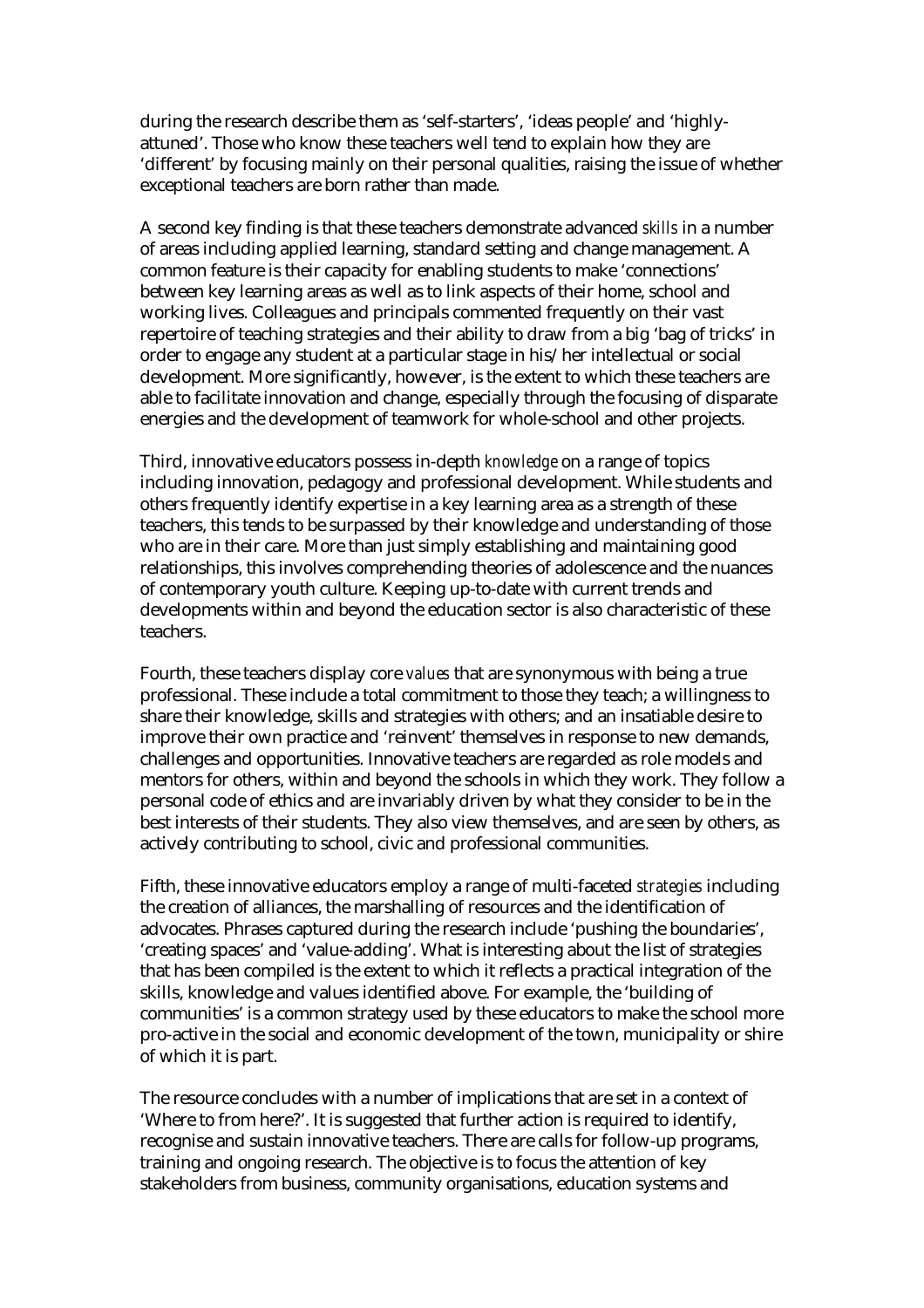teacher training institutions with a view to working collectively to increase the level of innovative teaching nation-wide. If, as has been argued in a report to the Commonwealth government entitled *Innovation: unlocking the future* (2000), education has a pivotal role to play in developing an 'innovative culture' in this country, then there is no time to lose.

#### **Innovative teaching**

The work of eight innovative educators is listed below. Each case study represents an example of innovative teaching in a secondary school community. While the Project Reference Group endeavoured to generate diversity among those selected (eg with regard to length and type of teaching experience, location, system, gender etc) the studies should be seen as illustrative rather than representative. The examples of good practice are as follows:

#### *Matching goals in enterprising ways - Jenifer Murdock (Hawker College, Australian Capital Territory)*

! Initiating student-run businesses that provide services for the community and on-the-job training for student participants.

*Community-based learning - Nigel Howard (Norwood-Morialta High School, South Australia)* 

□ Supporting students to work in partnership with local organisations to promote community development.

*Plan-it youth mentoring project -* S*andra Wilson (Berkeley Vale Community High School, NSW)* 

□ Engaging retired community members as mentors for year 10 students to research career options.

*Computer-assisted language learning - Melissa Hughes (Shelford Anglican Girls School, Victoria)* 

! Using computer-assisted language learning to enable students to design and operate a Japanese 'virtual village'.

*Improved practice through professional learning - John Eaton and Gemma Lawlor (Bridgetown High School, Western Australia)* 

 $\Box$  Applying educational theories in local contexts in ways that improve not only student outcomes but also those of their teaching colleagues.

*Teaching through demonstration and fun - Mandy West (Queechy High School, Tasmania)* 

- ! Using performing arts as a means of engaging students in hands-on exercises that expand horizons and develop life skills.
- *Associated learning through emotional responses Randall Clinch (Consultant)* 
	- ! Employing a range of interactive techniques designed to enable students to choose their own thoughts, stimulate their emotions and determine their actions.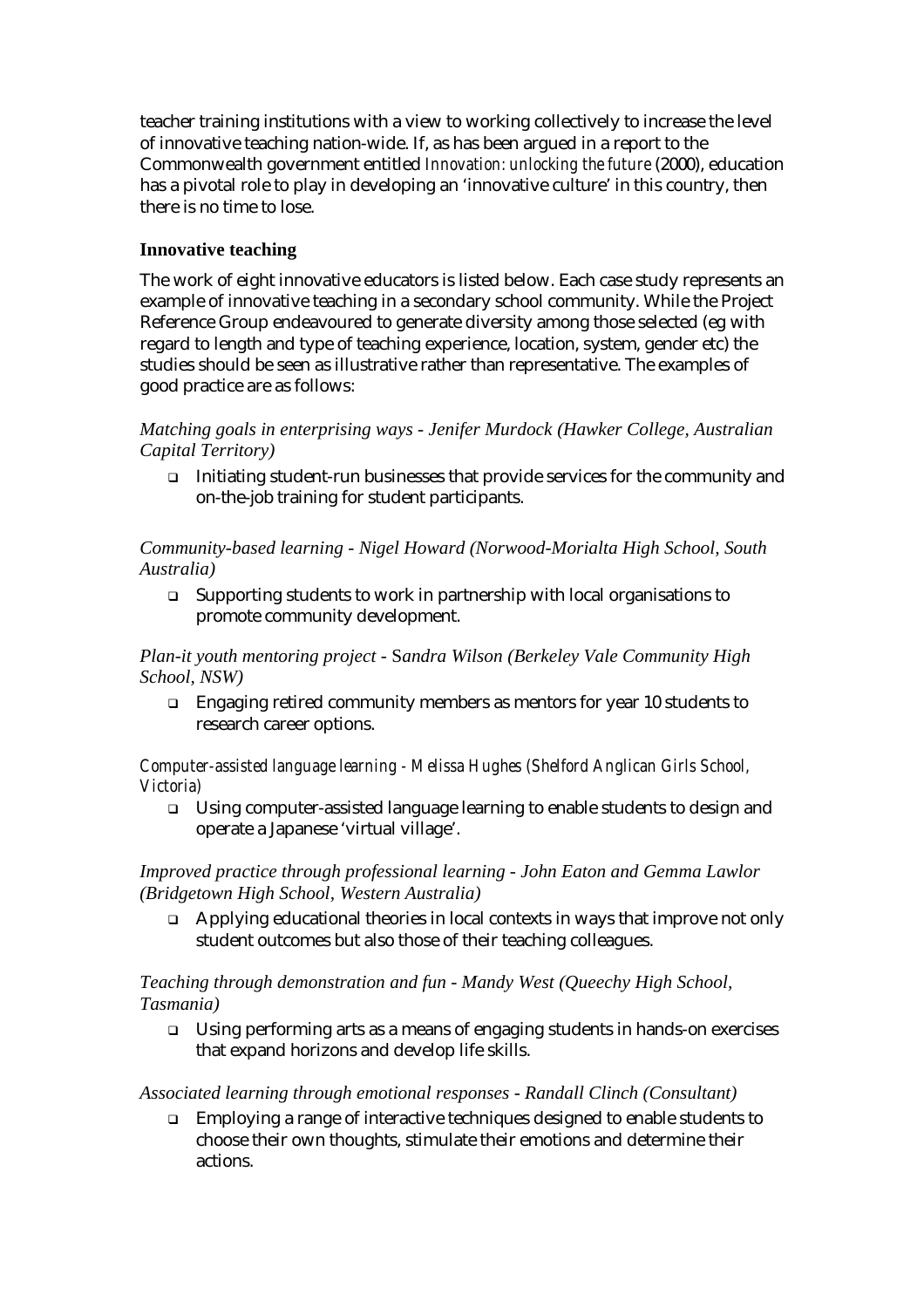While seven of these educators are trained teachers, one is a consultant who offers services to schools on the basis of his experience in the youth sector. The Project Reference Group was keen to include in the case studies at least one example of a person from outside formal education using innovative strategies and techniques. This raises several issues including recognition of prior learning, training, certification and remuneration of innovative educators. It would appear that a major challenge for education authorities is to identify ways of ensuring that those from beyond the profession with demonstrated expertise in innovative teaching have opportunities to gain appropriate recognition or certification.

The educators profiled in these case studies are 'ordinary' teachers doing 'extraordinary' things in creative ways. They have come to the attention of the Project Reference Group via a range of means including nomination, referral and networking on the part of professional educators. It is readily acknowledged that there are highly innovative teachers in many other levels, sectors and settings in education. The hope of all those involved with this project is that this resource will stimulate the documentation and dissemination of further examples of good practice via websites and hard copy, along with more dynamic forms of professional development, mentoring and educational leadership in a variety of settings.

#### **References**

Bottery M (1996) The challenge to professionals from the new public management: implications for the teaching profession. Oxford Review of Education, vol 22, no 2, pp 179-195.

Cairney T (2000) The knowledge based economy: implications for vocational education and training. Sydney: Centre for Regional Research and Innovation, University of Western Sydney.

Cumming J and Carbines B (1997) Reforming schools through workplace learning. Sydney: National Schools Network.

Dinham S, Brennan K, Collier J, Deece A and Mulford D (2000) The secondary head of department: key link in the quality teaching and learning chain. Canberra: Australian College of Education.

Fullan M (1995) Reshaping the teaching profession. Melbourne: Incorporated Association of Registered Teachers of Victoria.

Fullan M (1991) What's worth fighting for? Working together for your school. Melbourne: Australian Council for Educational Administration.

Goodson I (1999) The crisis of educational change and the paradox of progressivism. Paper presented at the International Conference on 'The new professionalism in teaching: teacher education and teacher development in a changing world'. Hong Kong, January.

Hargreaves A (1994) Changing teachers, changing times: teacher's work and culture in the postmodern age. Toronto: University of Toronto Press.